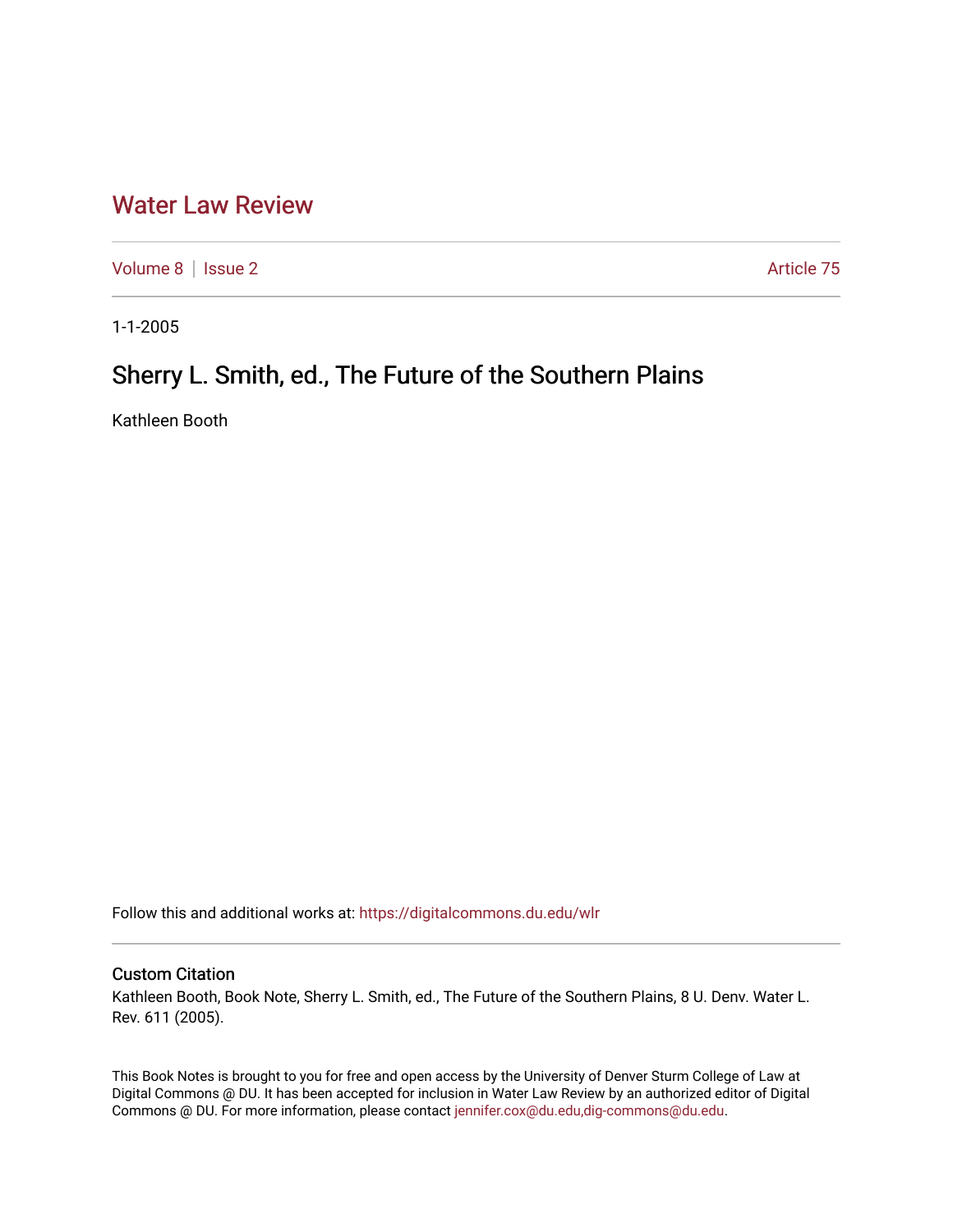science, the process, and the law. *Instream Flows* is an important contribution to ongoing efforts to ensure that America's water resources are serving today's needs.

### SHERRY L. **SMITH, ED., THE** FUTURE **OF THE SOUTHERN PLAINS,** University of Oklahoma Press, Norman, Ok. (2003); 275 pp; \$29.95; ISBN 0-8061-3553-0, hardcover.

This book contains collection of eight essays about the past, the sent, and the future of the Southern Plains. The authors each present, and the future of the Southern Plains. wrote sections to collaborate with the others, never overlapping but always complementing each other's work. The topics include: the history of the people in the Plains, the development and evolution of family farms, the history of droughts and their implications on the Plains, an overview of the Ogallala Aquifer and a comparison of how water districts deal with the limited water supply, the role of the petroleum industry in the Plains, the political history and future of the people in the Plains, the history of Hispanic people in the area, and conservation plans and parks. Larry McMurtry, author of *Lonesome Dove* and resident of the Southern Plains, called the collection "informative, provocative, and stimulating."

Each essay incorporates the same themes that make up the character and essence of the geographic area that primarily includes western Texas, Oklahoma, and eastern New Mexico. The book starts with an essay about the human history of the Southern Plains, including everything from early American Indians, to their eradication and the eradication of the buffalo, to present-day tourism. The book concludes with an essay summarizing the results of human action and several suggestions for the restoration of the wild, animal-filled, expansive grasslands that used to make up the area. In between, the essays cover specific aspects of the Southern Plains. Each essay paints a vivid picture of both prosperous and desperate times with the bleak resignation of the fact that people migrating away from the area. This movement results from a combination of natural and manmade factors including weather, climate change, drought, depletion of resources and natural ecology, fewerjobs, and the demise of the family farm.

The first essay, *Trails and Footprints,* by Elliott West, compares the oldest known human history of the Plains with the present day. The author describes the importance of the area for early Americans because of the trade of flint, bison, people, crops, and horses and the impact of European settlers on these practices. American Indian tribes who hunted in the area, and those who farmed elsewhere, engaged in a huge bison and crop trade. The author goes into detail about the arrival of Coronado and the Spanish, giving a description of the native people and their practices from the Spanish point of view. In addition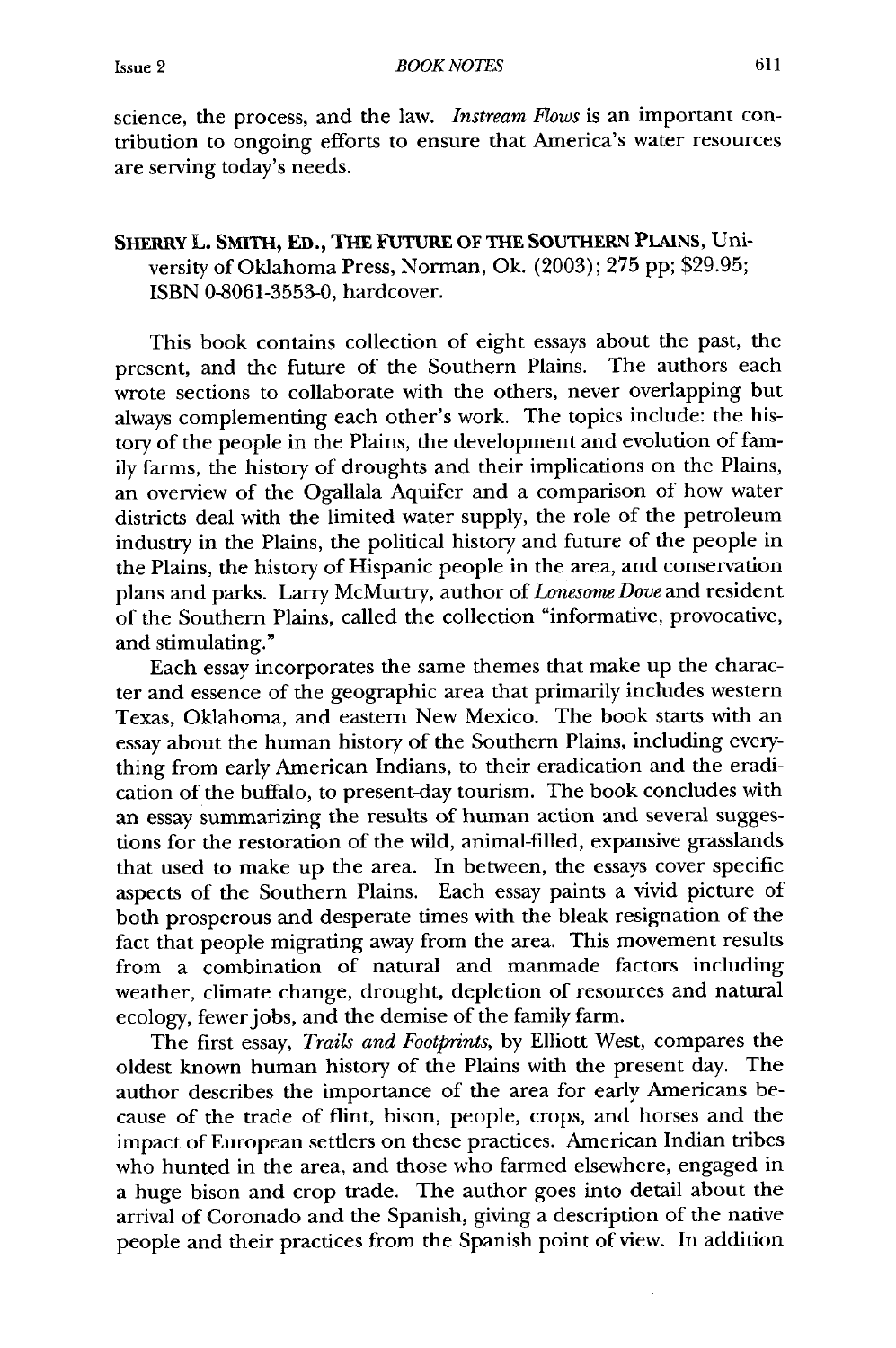to these descriptions, the Spanish forever put their mark on the area by introducing horses, which changed the way tribes interacted with each other and with newcomers.

The essay also describes the decimation of the once seemingly endless bison herds in concert with the displacement and near-eradication of the American Indian tribes. Even with small numbers of these Plains icons, trade in the area continued with the invention of the railroad and automobiles. However, as people constructed roads into and out of the area, the incentives to stay in the Southern Plains have gone the way of the buffalo. The author describes towns that once boomed with the discovery of oil only to become remnants of their former selves, with more ghosts and stories than actual residents. These places use their history to draw people into the Plains, advertising themselves with small town festivals and chili contests in an effort to draw tourists looking for something different.

The second essay, *When Corporations Rule the Llano Estacado,* by John Miller Morris, gives an in-depth history of the family farm in the Southern Plains, also known as the Llano Estacado, or Staked Plains. The history of farming in the Llano Estacado includes major ranching enterprises, the expansion of the railroad, the sale of land for little, if any profit, and the constant struggle with Mother Nature. Using his own family's farm as an example, the author describes how some farms survived while most did not, making room for corporations to move in and redefine the concept of farming. Drought and inconsistent crop production pushed family farmers to a corporate style of business, with more emphasis on larger, more intensive land use, and less on the environmental impacts and conservation practices.

The author explains the struggle between the small family farm and the ever-increasing corporate presence as the "little men" against the "big men," but also describes the optimistic view that the corporations never actually ruled the area despite their perceived domination. The area experienced different movements in response to the social and environmental climate including conservation, colonization, and creative movements that colored the Southern Plains for the rest of the world to see. Conservation plans became important in times of drought when water was scarce and crop yields were low. Painters, photographers, writers, and musicians romanticized the area, giving it a certain appeal that waned in the aftermath of constant dry seasons and economic failure. The author describes the farmers of today and the obstacles they face, with a call for a renewed conservation movement to ensure the survival of the family farm tradition.

The third essay, *Droughts of the Past, Implications for the Future?,* **by** Connie Woodhouse, gives a history of drought in North America and particularly the Southern Plains. The author focuses mainly on droughts of the twentieth century, when they occurred, how severe, and how long they lasted. She explains different methods of tracking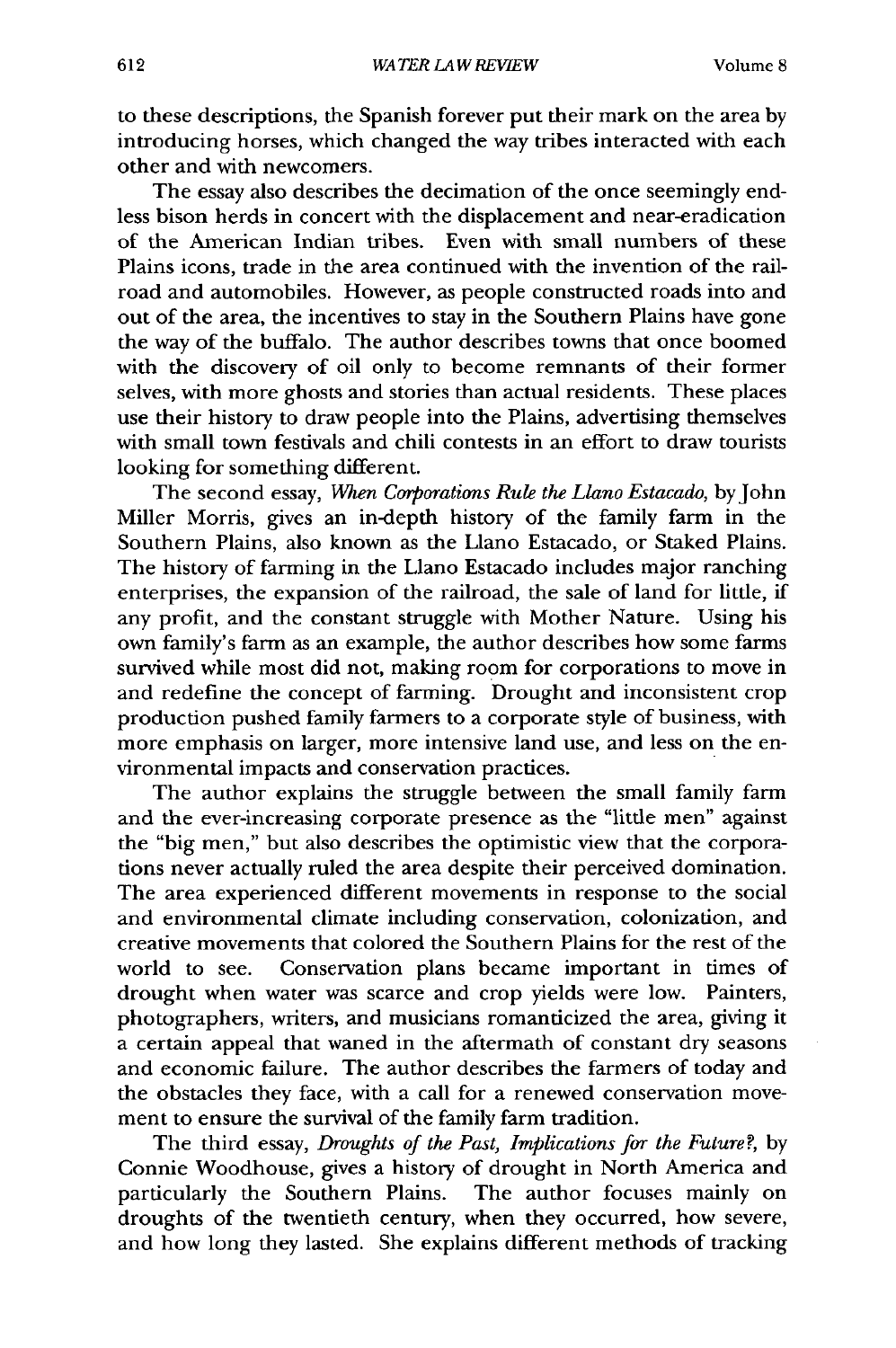droughts including tree rings, layers of sand dunes, historical documents, and archaeological artifacts. The sand dunes represent climatic events as far as twelve thousand years ago, and the author compares the long-term history of droughts with those from the last millennium, the last four hundred years, and the last century. The last century's droughts are consistent with past droughts, but they have generally been less severe than those that occurred in the last century. The author concludes that drought is a way of life on the Plains and that it will continue as a prominent feature of the climate in the area.

The fourth essay, *A Tale of Two Water Management Districts,* by John Opie, begins with an overview of the Ogallala Aquifer and the human impact on the that Aquifer. The author explains the history of the Southern Plains farmers' dependence on the water once considered limitless. People quickly realized that the aquifer had a limited supply and that the end was a lot closer than comfortable. The aquifer also faces threats in the form of water pollution from industrial hog confinement operations that have become more prevalent in the area. The waste management practices include disposal in lagoons and neighboring fields, resulting in irreversible pollution of the aquifer.

The author describes two groundwater conservation districts, one in Texas and one in Kansas, that both depend on the Ogallala Aquifer for their water supply. The Texas conservation district, originated in 1949, encountered fierce resistance from farmers who did not want to give up their personal rights to groundwater. The conservation plan made participation voluntary and, as a result, changes in pumping practices have been slow coming. A 1997 report set a long term planning goal of fifty years, focusing on the conservation of groundwater for harder times to come. In contrast, the Kansas conservation district focuses more on conserving for the present. The author compares Texas's long-term plans with Kansas's immediate implementation of water banking and describes Kansas's plan as putting the protection of the aquifer above economic, social, and political goals. The author then explains how the government kept Southern Plains agriculture alive and addresses the question of whether humans should have settled the Plains at all.

The fifth essay, *Exploitationists and Depletionists,* **by** Diana Davids Olien, addresses the importance of the oil and gas industry in the Southern Plains, especially in the Permian Basin. The author describes the history of the industry, and how major oil company mergers have affected the area. Mergers resulted in corporate restructuring and many of the major companies moved out of the Permian Basin in favor of offshore and international drilling opportunities. This left room for independent oil companies to move in and exploit the abandoned wells. Takeover of well operations by independent companies created a problem because the independents lacked the money to replace the jobs the majors eliminated during their exodus. Nor did the inde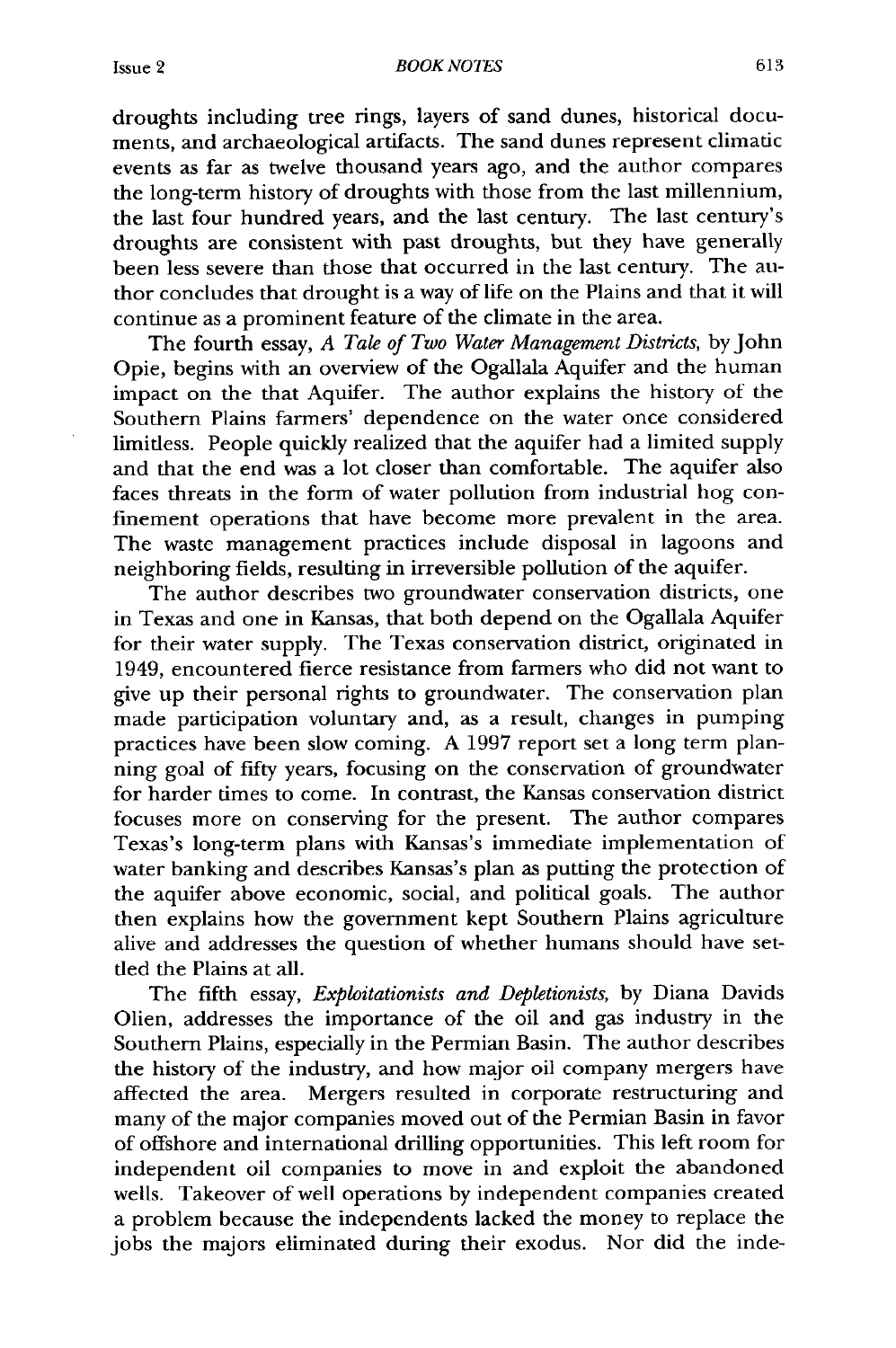pendents have the money for new research or technology, which will cause their own exits. The author compares the oil industry to the overall situation of the Southern Plains-fewer jobs and less money contribute to the movement out of the Plains.

The sixth essay, *Identity and Conservative Politics on the Southern Plains,* by Jeff Roche, explores the political history of people living in the Plains. The author describes the importance of individualism, the pride of being a pioneer on the frontier, and how these ideals formed the basis of their political affiliation. The Great Depression and the subsequent Dust Bowl in the 1930s reinforced a sense of community in the minds of the people as they fought the New Deal and anything else from the federal government. Conservatives in the Southern Plains focused on fighting Communism and reducing the centralization of government.

As minorities in predominantly white towns started the fight for equality, southern politics focused more on race. The ideals of the Republican Party, with which the southern Conservatives aligned themselves, shifted towards white supremacy. The author notes in the later half of the twentieth century, the racial demographics of the Southern Plains changed as Hispanics predominantly populated more and more towns. The author predicts a political shift towards the Democratic Party as the changing majority and the remaining southern Conservatives find their ideals less in line with those of today's Republican Party.

The seventh essay, *Hispanics on the Texas South Plains,* by Yolanda Romero, gives a history of the in-migration of Mexicans, especially into Texas. Mexican Americans did not arrive in large numbers until after the 1920s. They came in as sheep farmers, railroad workers, and seasonal farmhands, working in sub-par conditions for little money. However, Hispanic settlers found support in the Catholic Church and started their own civil rights movements, demanding equal pay and better conditions. The author emphasizes the importance of tradition and culture for Mexican Americans and their adaptation to life in a primarily Anglo American setting. The author gives population predictions for towns and cities in the Southern Plains and discusses challenges Hispanics continue to face, including providing and taking advantage of education opportunities.

The eighth and final essay, *Loving the Plains, Hating the Plains, Restoring the Plains,* by Dan Flores, provides a summary of the changes humans have made to the Southern Plains. The author starts with a series of quotes from people, spoken during the beginning of the colonization of the area. He compares those views with recent descriptions that characterize the area as "un-country" and explains how and why such a transformation occurred. The author describes the ongoing struggle for National Park status in the Plains, using Palo Duro Canyon as an example. He calls for a revived conservation and envi